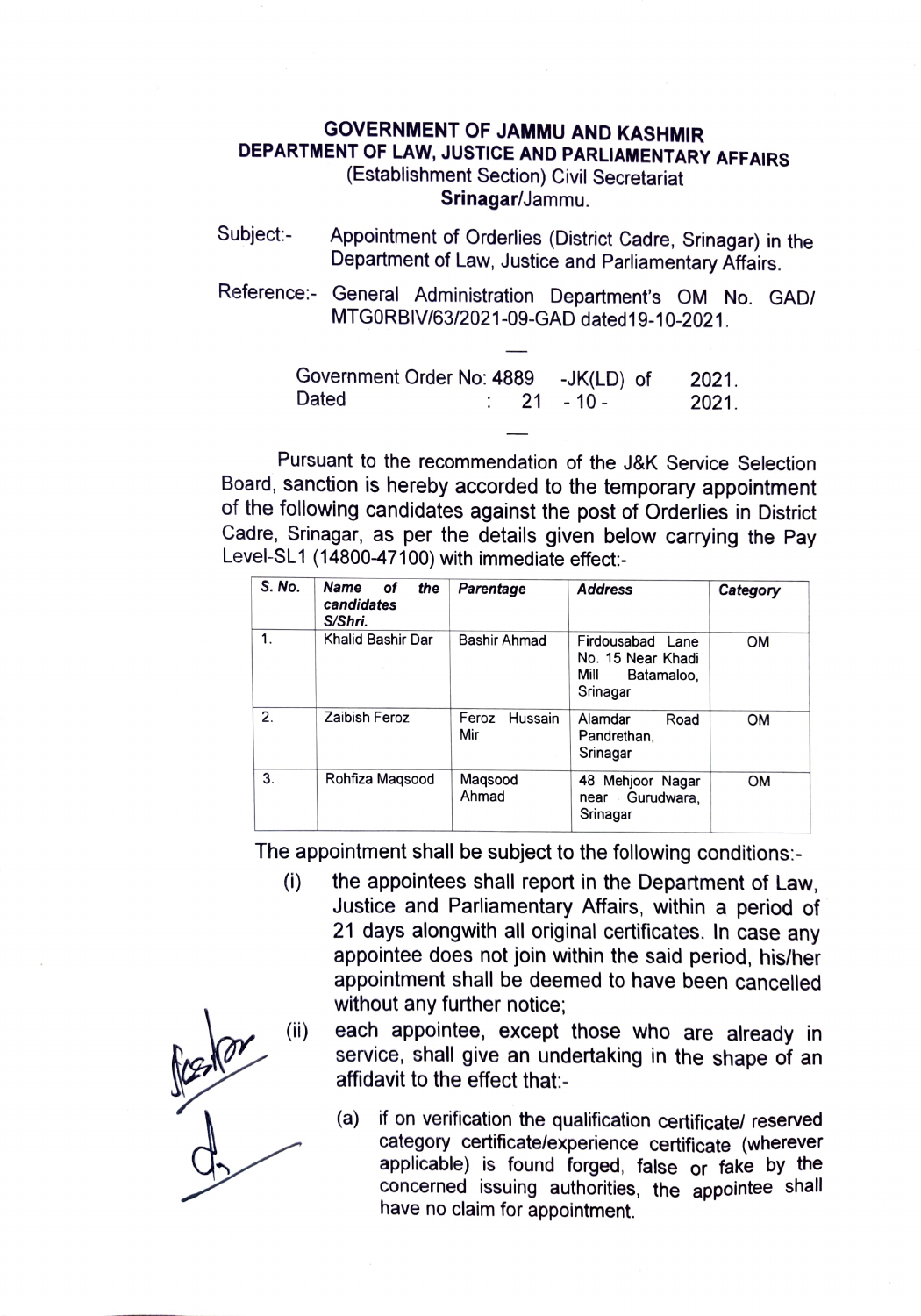- (b) salary of the appointee shall not be drawn and<br>disbursed to him/her unless and until the satisfactory report/genuineness of the certificates in respect of (ii) (a) above is received;
- (ii) the appointee shall be governed in terms of the Jammu and Kashmir Probationer (Condition of Service, Pay and Allowances) and Fixation of Tenure Rules, 2020 notified vide S.O No. 192 of 2020 dated 17-06-2020;
- (iv) if by any chance candidates who is not eligible for the post manages to secure selection by way of misrepresentation and false information and it comes to notice at a later stage, he/she will be liable for cancellation of selection and criminal prosecution as well in light of the Judgment rendered by the Hon'ble Supreme Court
- (v) the inter-se seniority of the appointee shall be as per the merit as it exists in the select list;
- (vi) the appointment shall be subject to outcome of the writ petition/OA, if any pending on the subject; and
- (vii) the appointee shall furnish an undertaking as per the enclosed format.

By Order of Lieutenant Governor.

Sd

(Achal Sethi) Secretary to Govemment.

## No.LAW-Estt/273/2021-10. Dated: 21 - 10 - 2021.

## Copy to the:-

- 
- 1. Principal Secretary to the Hon'ble Lieutenant Governor, Raj Bhavan.<br>2. Principal Secretary to Government, Agriculture Production and 2. Principal Secretary to Government, Agriculture Production and Famers Welfare Department (Chairman, Accelerated Recruitment Committee)
- 3 Joint Secretary (J&K), Ministry of Home Affairs, Government of India.
- 4. Commissioner/Secretary to Government, General Administration Department.
- Deputy Commissioner, Srinagar.
- 5. Deputy Commissioner, Srinagar.<br>6. Director Finance, Department of Law, Justice and Parliamentary Affairs.<br>7. Director Litigation, Kashmir.
- 6.<br>7.
- 7. Director Litigation, Kashmir.<br>8. Secretary, J&K Service Selection Board, Jammu. This is with reference to his No. 8. SSB/Secy/Sel/Class-IV/2021/7103-11 dated 18-10-2021.
- District Litigation Officer, Srinagar.
- 9. District Litigation Officer, Simager:<br>10. Private Secretary to the Chief Secretary for information of the Chief Secretary.
- 11. Private Secretary to the Secretary to Government, Department of Law, Justice and Parliamentary Affairs for information of the Secretary
- 12. Select candidates for compliance.
- 13. Government Order file.
- 14. Concerned file.

 $\begin{array}{c}\n\sqrt{3}.\sqrt{7}.\sqrt{10}.\sqrt{7}.\sqrt{10}.\sqrt{10}.\sqrt{10}.\sqrt{10}.\sqrt{10}.\sqrt{10}.\sqrt{10}.\sqrt{10}.\sqrt{10}.\sqrt{10}.\sqrt{10}.\sqrt{10}.\sqrt{10}.\sqrt{10}.\sqrt{10}.\sqrt{10}.\sqrt{10}.\sqrt{10}.\sqrt{10}.\sqrt{10}.\sqrt{10}.\sqrt{10}.\sqrt{10}.\sqrt{10}.\sqrt{10}.\sqrt{10}.\sqrt{10}.\sqrt{10}.\sqrt{10}.\sqrt{10}.\sqrt{10}.\sqrt{10$ Apditional Secretary to Govemment, Department of Law, Justice and Parliamentary Affairs.

C  $26<sup>8</sup>$